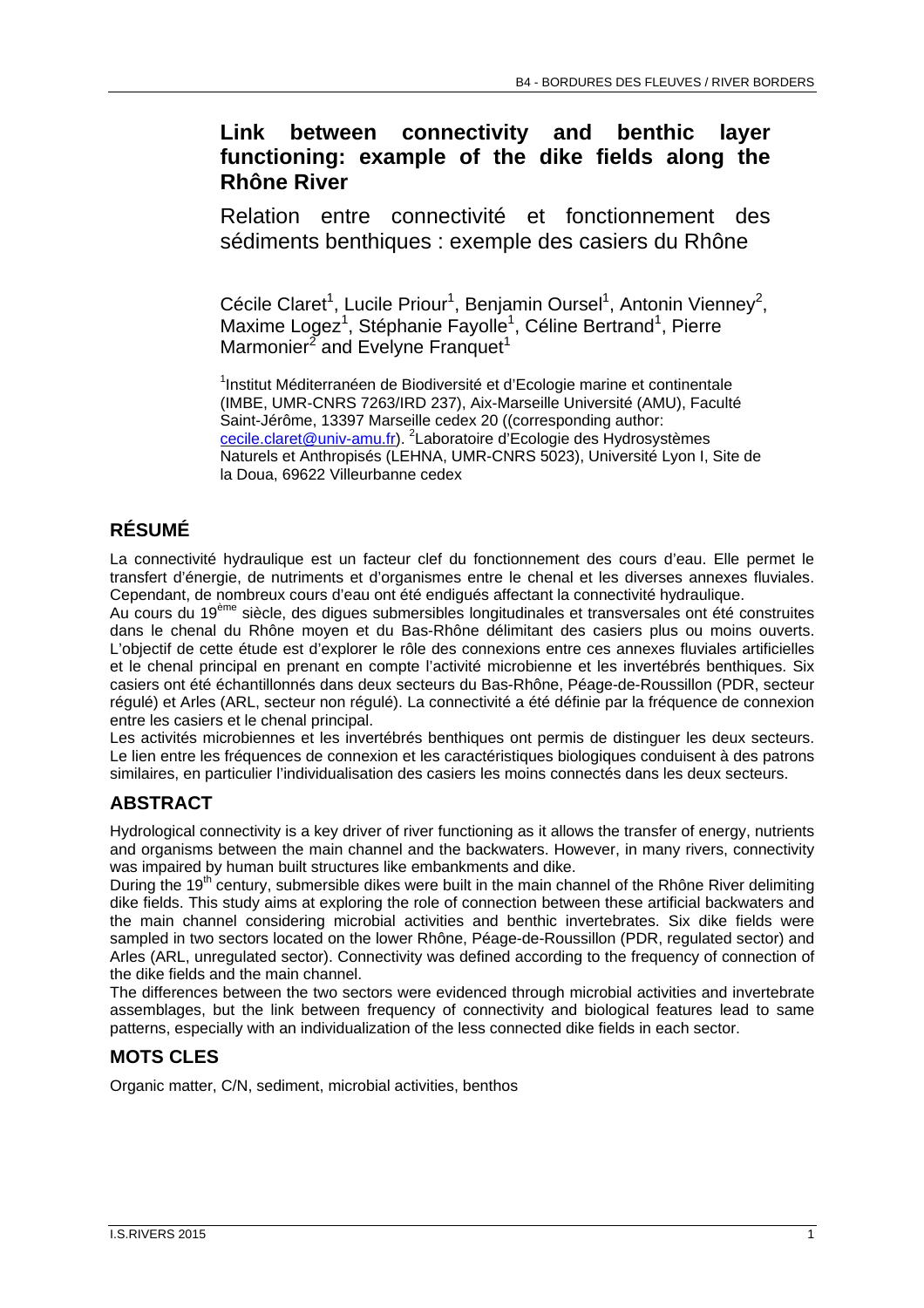## **1 INTRODUCTION**

Hydrological connectivity is a key driver of the transfer of energy, nutrients (organic and mineral) and organisms between the river channel and the floodplain habitats (backwaters s.l.) with major implications for hydrosystem functioning and biodiversity patterns (e.g. Amoros & Roux 1988; Tockner et al., 1999). Natural river-floodplain systems contain a high diversity of water bodies more or less connected with the main channel. However, in many rivers hydrological connectivity was impacted by human activities with consequences on biological compartments and ecological functioning.

During the 19<sup>th</sup> century, the lower Rhône River was embanked and submersible dikes were built in the main channel. Longitudinal dikes aimed at concentrate the river flow in order to maintain a navigable channel; the transversal dikes were built to decrease the flow velocity and increase sedimentation during floods. These dikes delimit dike fields that can be considered as artificial backwaters with variable connections with main channel likely contributing to maintain the diversity of organism and ecological processes (Nicolas & Pont, 1995).

This study aims at identifying the role of connection of dike fields with the main channel on microbiological and benthic invertebrate diversity.

### **2 METHODS**

Six dike fields were selected in two sectors of the Lower Rhône (Péage-de- Roussillon sector, PDR and Arles sector, ARL) according to the frequency of connection (Fig. 1). In ARL sector, connection frequencies were estimated from previous data (Nicolas & Pont, 1995): R2 and S2 are permanently connected by upstream and downstream pass (R2) and upstream pass (S2). R1, and in a lesser extent F1, are less frequently connected; S3 and S4 which are close to the channel have intermediate frequency of connection. In PDR sector, where discharge is regulated (100  $\text{m}^3\text{s}^{-1}$ ), the dike height was used to estimate the frequency of connection (data provided by B. Räpple): the dike fields 149,126 and 42 are always connected at 100  $\text{m}^3\text{s}^{-1}$ ; the connection of dike fields 10 and 9 is favoured by pass in the dike; the dike field 37 is rarely connected as the dike is 150-cm high.



Fig. 1- Localisation of the dike fields in the two studied sectors of the Rhône River, a) Péage de Roussillon; b) Arles (R=Ranchier, S=Saxy, F=Fourques).

Sediments were sampled with an Eckman grab for organic matter content (OM) of sediments, microbial activities (BIOLOG EcoPlates™, 31 carbon substrates) and benthic invertebrates analyses. Organic matter content was measured by loss on ignition (500°C, 4 hours) and C/N ratio with an Elemental Analyzer Flash 1112 Series NC (Thermo Scientific) on the >2 mm sediment fraction.

## **3 RESULTS AND DISCUSSION**

#### **3.1 Organic matter content of sediments**

Sediments OM content in ARL dike fields ranged from 1.6%(±0.6) in S2 to 3.7%(±0.8) in R1, with a high C/N average value for the sector (average of all dike fields 63.5±5.6). In PDR, OM content in dike fields varied from 3.1% (±1.5) in dike field 10 to 5.7% (±2.5) in dike field 149 with a C/N average for the sector of 33.7± 8.5. The ARL dike fields were less organic than those of PDR likely because of the development of macrophytes and algae in all the PDR dike fields. Even if C/N ratio are lower in PDR than in ARL dike fields, the values remain high characterizing a low OM quality (high C% and low N%) in the two sectors.

#### **3.2 Microbial activities**

The oxidation of distinct carbon substrate allowed to characterize the richness of microbial assemblage in dike fields of each sector.